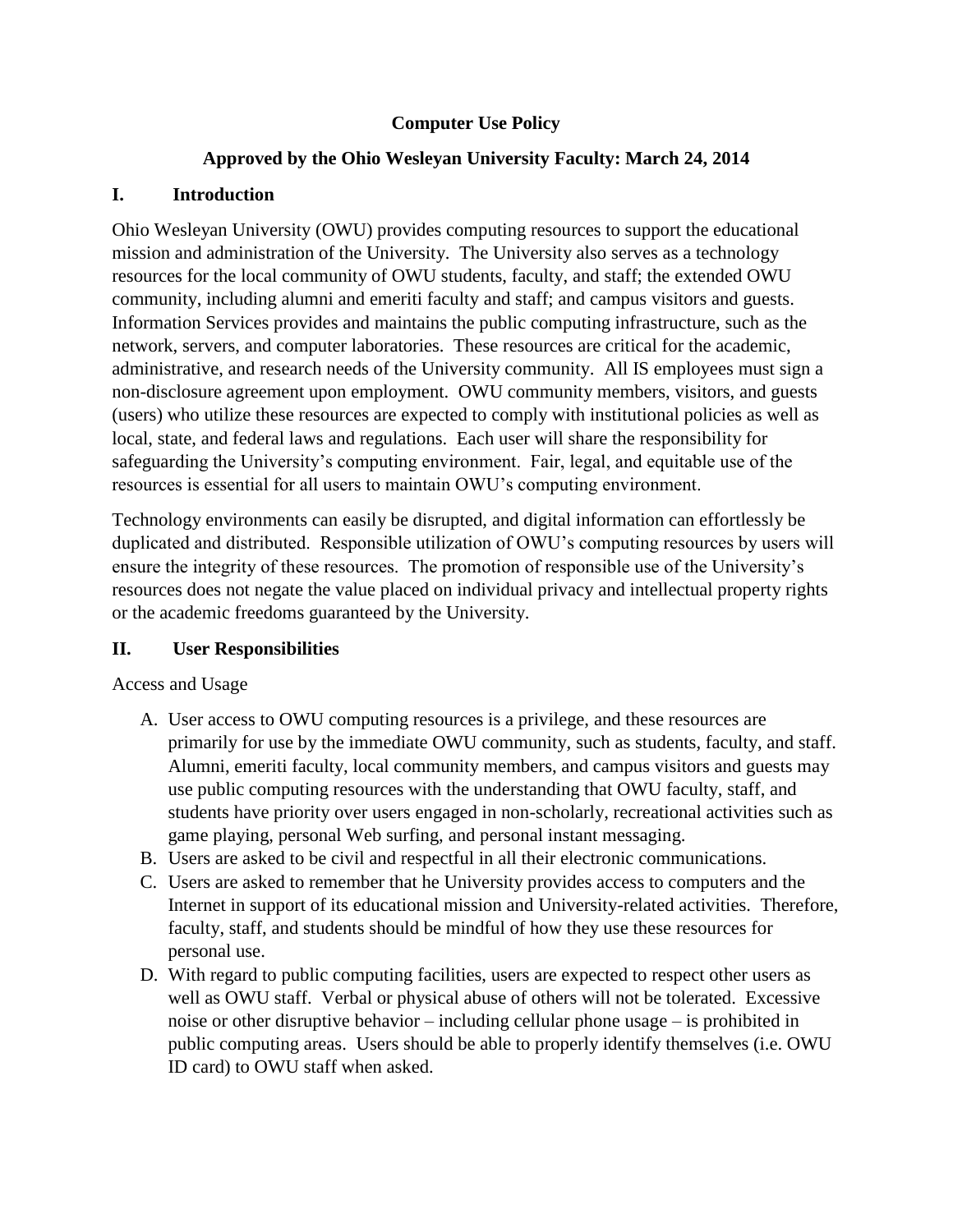- E. Equipment abuse is unacceptable, and users are asked to report any mistreatment or vandalism of OWU computing resources to INFORMATION SERVICES staff (lower level of the Corns Building or 368-3210) or to Public Safety (ground floor of Smith Hall or 368-2222).
- F. Only computing devices that have been properly registered with Information Services may be directly connected to the OWU network. Each authorized user is responsible for the registered devices' usage and activity originating from that device.
- G. Installation of a personal network server, such as a web or file server, can compromise the integrity and security of the entire University network, and is therefore strongly discouraged. Such a server is permissible only for research or teaching purposes, and must be registered with Information Services to ensure system integrity. Information Services will provide guidelines for securing the server and service as well as for monitoring the system. In the case of an emergency, Information Services may terminate access to the server or service if the system has been compromised or improperly secured. Information Services will make every reasonable attempt to contact the server administrator prior to terminating service.

## Network and Equipment Integrity

- H. With regard to public lab computers, users shall not make any significant modifications to the condition or status of any computer equipment – including the alteration of critical system files, network, or peripheral connections. Installation of personal software or hardware on public lab computers is prohibited.
- I. With regard to University-owned personal office, departmental, research, and teaching lab computers, users who make any significant modifications to the condition or status of any computer equipment, including the installation of hardware or software, the alteration of critical system files, network, or peripheral connections, are not entitled to, but may receive, Information Services technical support for these changes.
- J. Due to the potentially crippling impact of malicious computer programs including viruses, worms, and malware – on individual as well as shared computing resources, users who connect to any local or remote network are expected to keep their operating system and maintenance software (i.e., anti-virus and anti-spyware utilities) properly updated.

#### Data Security

- K. Users are responsible for their own personal computer and OWU account activity and shall not allow others to use their personal accounts.
- L. Users must protect and maintain the confidentiality of their passwords. Therefore, users should not share their passwords with others, and passwords should be changed frequently. Information Services recommends that you change your password once each semester.
- M. Although Information Services performs regular backups of user data stored on network file servers, users ultimately are responsible for backing up their own local files and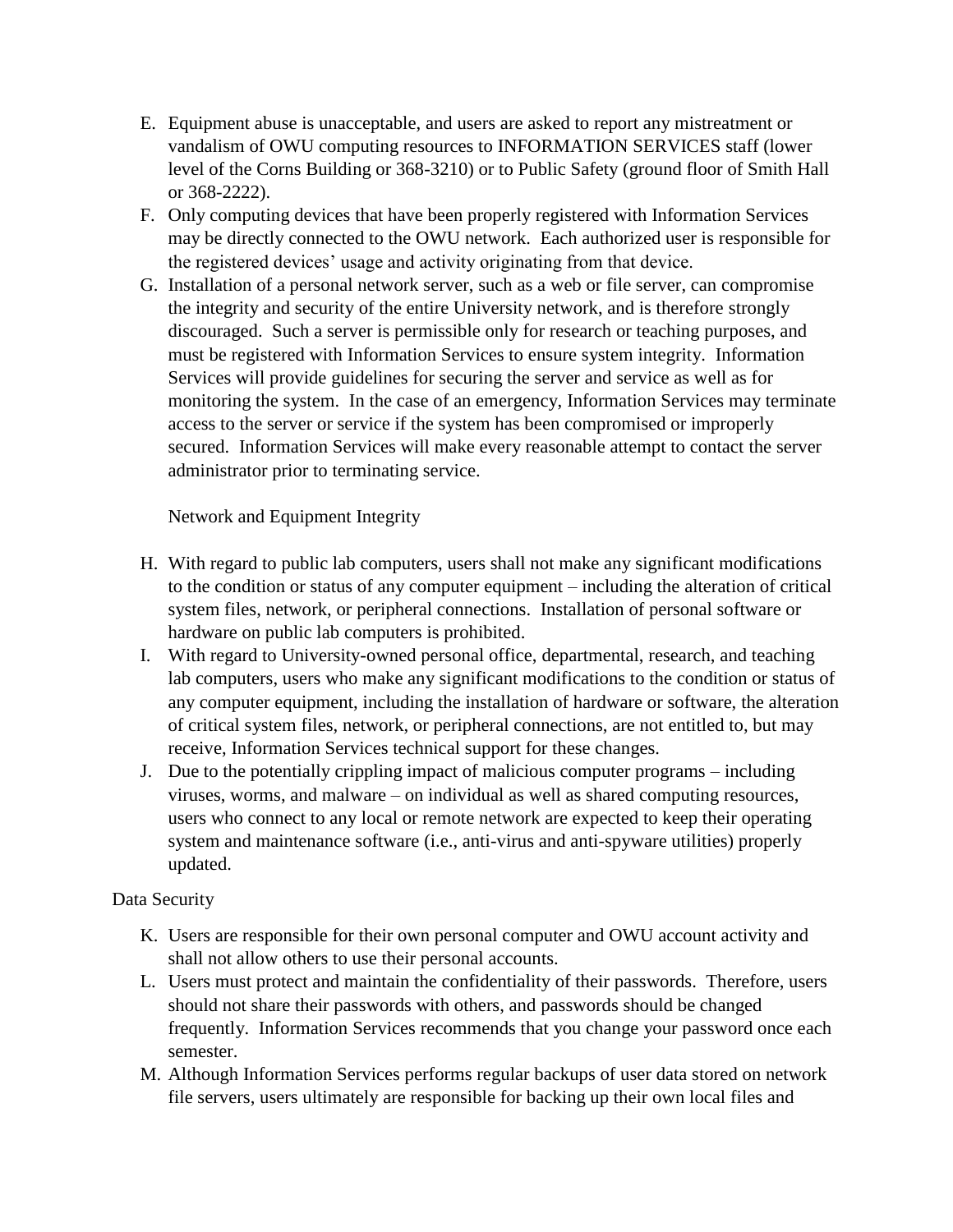directories. Users should make at least one physical backup copy (using a CD/DVD burner, zip drive, external hard drive, USB key, or other removable storage device) of important data on their computer systems on a consistent, ongoing basis.

## Software Licensing

- N. Proprietary software made available by Information Services may not be duplicated or redistributed. Users shall not alter proprietary software installed by Information Services on University-owned computers in any unlawful manner.
- O. Users who install their own software must observe the software's licensing agreement.

# Email

- P. The University will send official communication via campus e-mail only. Students shall regularly check and maintain their OWU e-mail account. If they desire, students can automatically forward their OWU e-mail to their preferred account.
- Q. Authorized users including current students, faculty, and staff may utilize the campus-wide electronic mail message distribution system. This system is checked throughout each business day the University is officially open. For more information, refer to the OWU Campus-Wide E-Mail Distribution Policy at [http://helpdesk.owu.edu/Campus-wideGroupLists.](http://helpdesk.owu.edu/Campus-wideGroupLists)

# **III. University Responsibilities**

Network Access

A. Through its direct Internet connection and remotely accessible connections, OWU operates as an Internet Service Provider (ISP) for its users. This provides users will access to local (on-campus) and remote computing resources. Network access interruptions or outages may sometimes result from events outside the University's control.

## Equipment Maintenance

B. Users are responsible for reporting problems and unusual behavior of computing equipment to Information Services. Although Information Services makes every reasonable effort to troubleshoot and resolve equipment issues in a timely fashion, it is not possible to guarantee that all issues will be resolved in a satisfactory manner due to actions or accidents beyond reasonable control. Users maintaining their own computing equipment are responsible for maintaining equipment in a secure condition that does not adversely affect the performance of the OWU network or other computers. Information Services will provide guidelines to facilitate these preventative measures.

## Campus Server Access

C. Each OWU account is assigned storage space (quota) on one or more hard disk devices for saving and accessing files, including e-mail and Web content. Users may apply for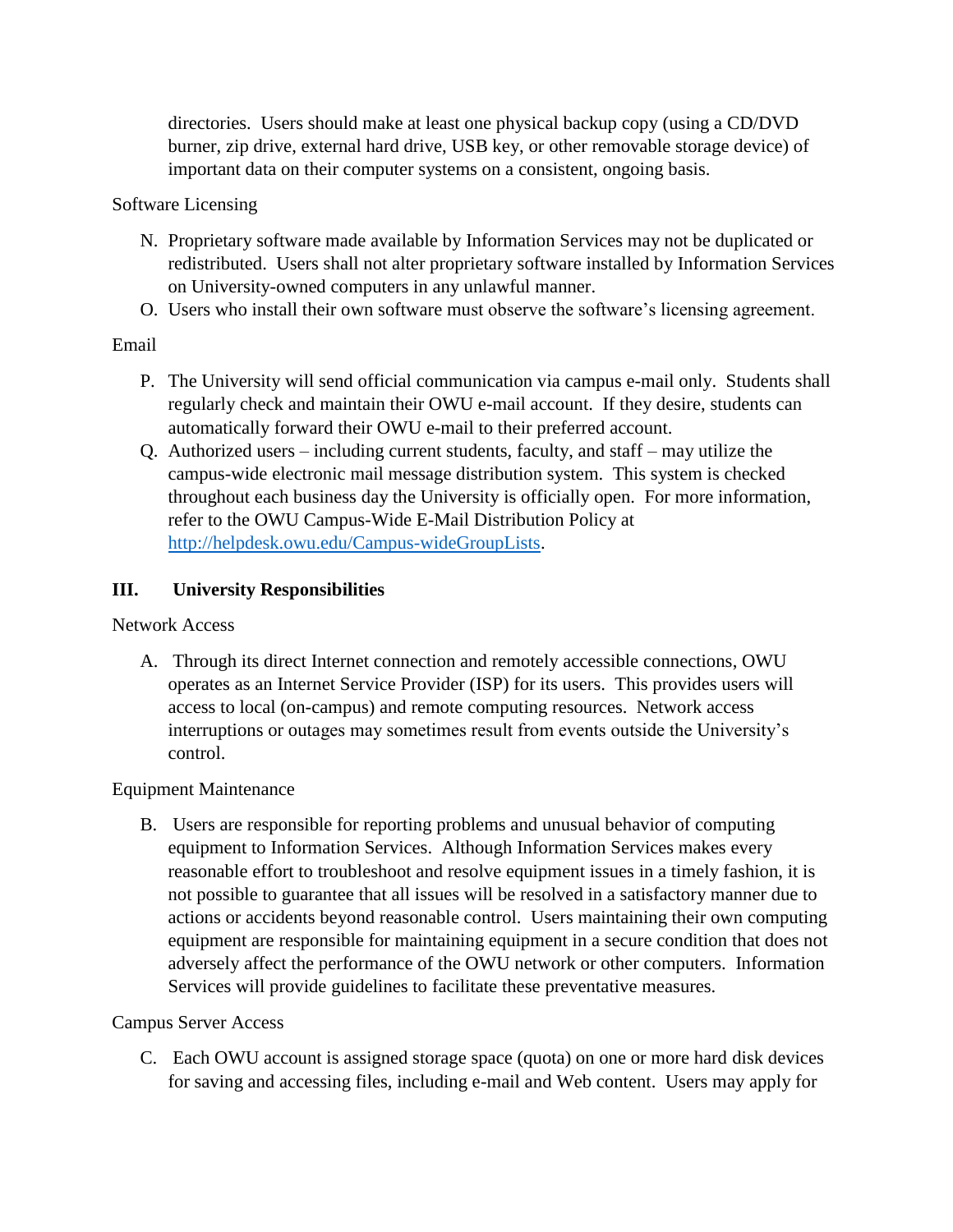additional quota when necessary for academic or administrative activities by contacting Information Services.

Computer and Software Inventory and Remote Assistance

D. Each OWU-owned device will contain inventory management software to assist in managing and tracking hardware and software. Data will be collected and stored on a central server, including hardware information and installed software applications, to allow for accurate inventory reporting, analysis, computer life cycle, and license management. Remote assistance software will be configured to require user authorization prior to the remote session being granted. Users of the OWU owned device may opt out of the computer inventory system at their discretion.

# **IV. Acceptable and Unacceptable Use**

- A. Usage that violates any institutional, local, state, or federal rule, regulation, or law is prohibited.
	- a. This includes but is not limited to unauthorized duplication or dissemination of copyrighted materials, including electronic text, graphic files, commercial software, and audio and video files (particularly in a peer-to-peer application environment, regardless of whether such activity is internal or external to the OWU campus).
	- b. This includes but is not limited to interstate communications for illegal or fraudulent purposes; unauthorized access to or modification of information from national defense or financial systems; creation, possession, or distribution of graphic or computer graphic depictions of minors engaged in sexual activity; or inappropriate access of computing systems to commit crimes.
- B. Usage that harasses or infringes upon the rights of another person or entity is prohibited. This includes but is not limited to the transmission of abusive, obscene, threatening, or libelous material.
- C. Usage that involves unsolicited or unsanctioned commercial activity is prohibited. This includes but is not limited to the use of University computing resources to operate personal for-profit ventures or to disseminate for-profit mass e-mailings (spam).
- D. Usage for publishing Web content or similar information using campus resources requires the users to be responsible for following all provisions of this policy. This includes but is not limited to copyright and commercial activity that is not directly related to the University's mission.
- E. Usage that bypasses or manipulates the security or integrity of any local or remote system or network is prohibited. This includes but is not limited to unauthorized access to a closed network or system (including hacking or service spoofing), unauthorized transmission or receipt of user access privileges (including login or password information), or attempts to intentionally obfuscate, misdirect, disguise, or forge the identity of a computer user, system, or network.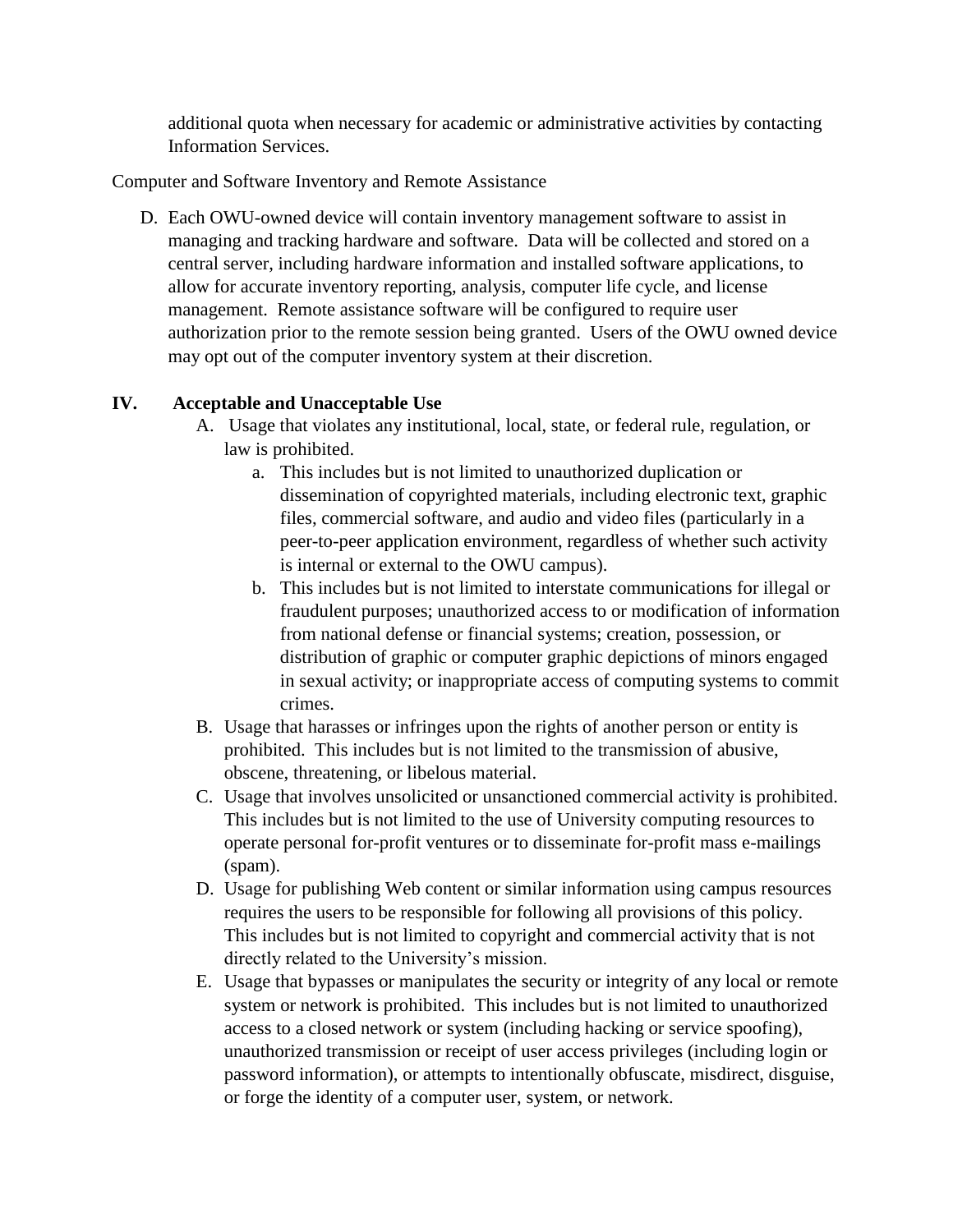F. Usage that involves creating or releasing malware is prohibited. This includes but is not limited to viruses, worms, and spyware.

# **V. Copyright Issues**

Users may not violate copyright law (Title 17, U.S. Code) through the unauthorized installation, distribution, or reproduction of any material that is defined by intellectual property rights. For more information, refer to the Libraries Copyright information page at [http://libguides.owu.edu/copyrightandfairuse.](http://libguides.owu.edu/copyrightandfairuse)

# **VI. Privacy of Information**

Personal information transmitted over the University network or stored on University-owned computers will be examined, with notice, only if the Chief Information Officer, in consultation with the Provost, has reason to believe that:

- The integrity and/or security of the campus network has been compromised in an unacceptable manner
- A violation of a local, state, or federal law or regulation has occurred; or
- A violation of Ohio Wesleyan University's Computer Use Policy has occurred.

To maintain OWU computing resources, Information Services regularly backs up centralized data and logs, monitors network traffic patterns and system availability, inventories hardware and software applications, and performs other related activities necessary to ensure services for all users.

# **VII. Policy Enforcement and Modifications**

- A. Violations of this policy will be punished and may include temporary or permanent loss of computing privileges, temporary or permanent disconnection from local or remote networks, or other technology-related disciplinary actions as deemed appropriate by Information Services.
- B. Student users who violate this policy may be referred to the University Judicial System and/or the Academic Affairs Office, based on the scope and severity of the violation.
- C. Professional faculty and staff users who violate this policy may be referred to their Officer-level supervisor (Provost, Dean, Vice President, etc.) and/or the University President, based on the scope and severity of the violation.
- D. Violators of this policy may be liable for civil and criminal prosecution, and it should be understood that nothing in this policy precludes enforcement under local, state, or federal laws or regulations.
- E. Information Services, along with the Committee on Teaching, Learning, and Cross-Cultural Programming, is responsible for interpreting and modifying this policy, and for implementing operational procedures to support the policy and philosophy. Any modifications to this policy will be communicated through the Information Services Web site, the ISNEWS e-mail list, printed memoranda, the Daily Bulletin, etc. If a user disagrees with the substance and/or implementation of this policy, the user may first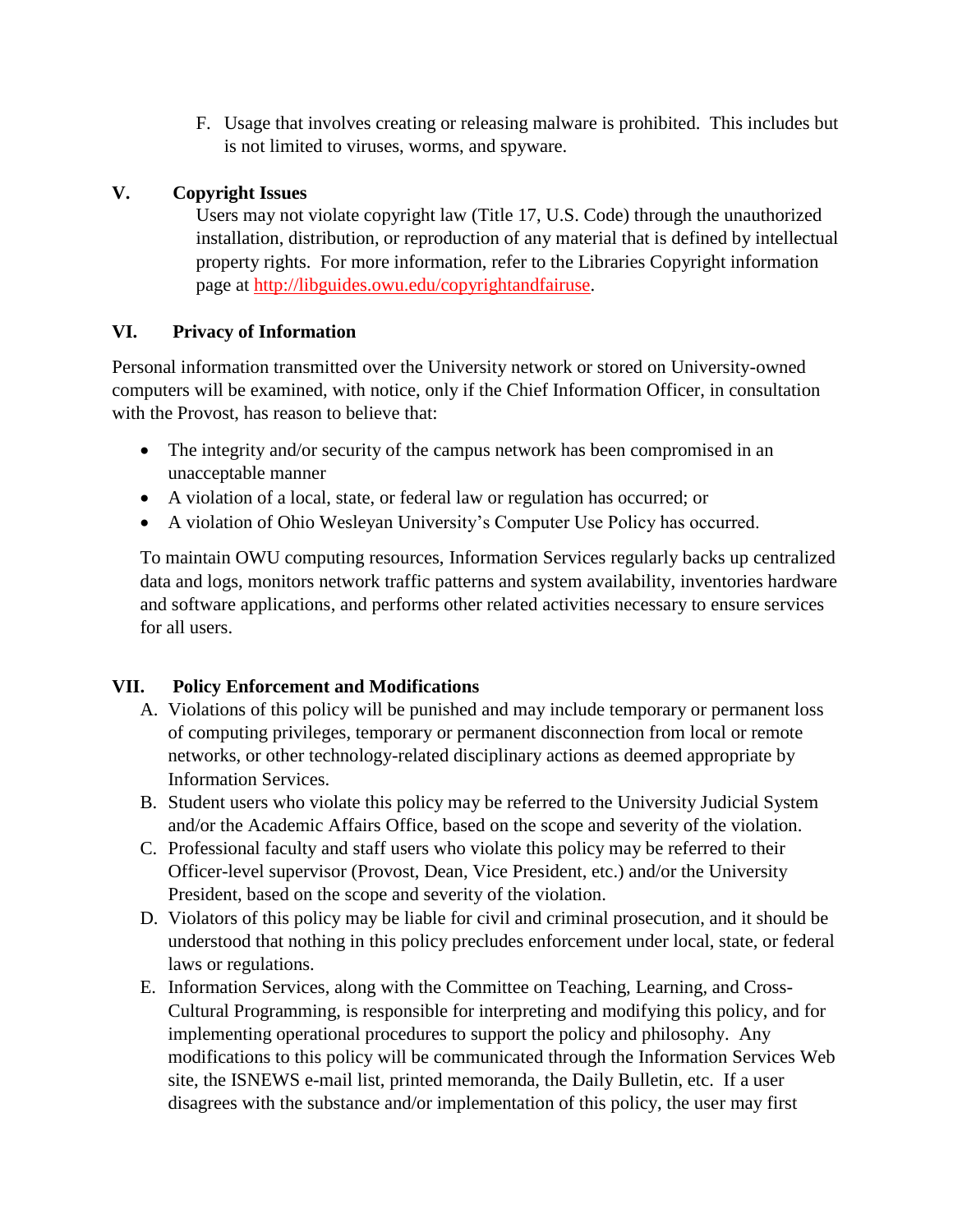discuss the matter with the Director of Information Services. If the situation is not resolved, it may be escalated to the Chief Information Officer (CIO). Failing adequate resolution of the matter with the CIO, faculty may appeal the matter to the Provost, who will make the final decision on the matter.